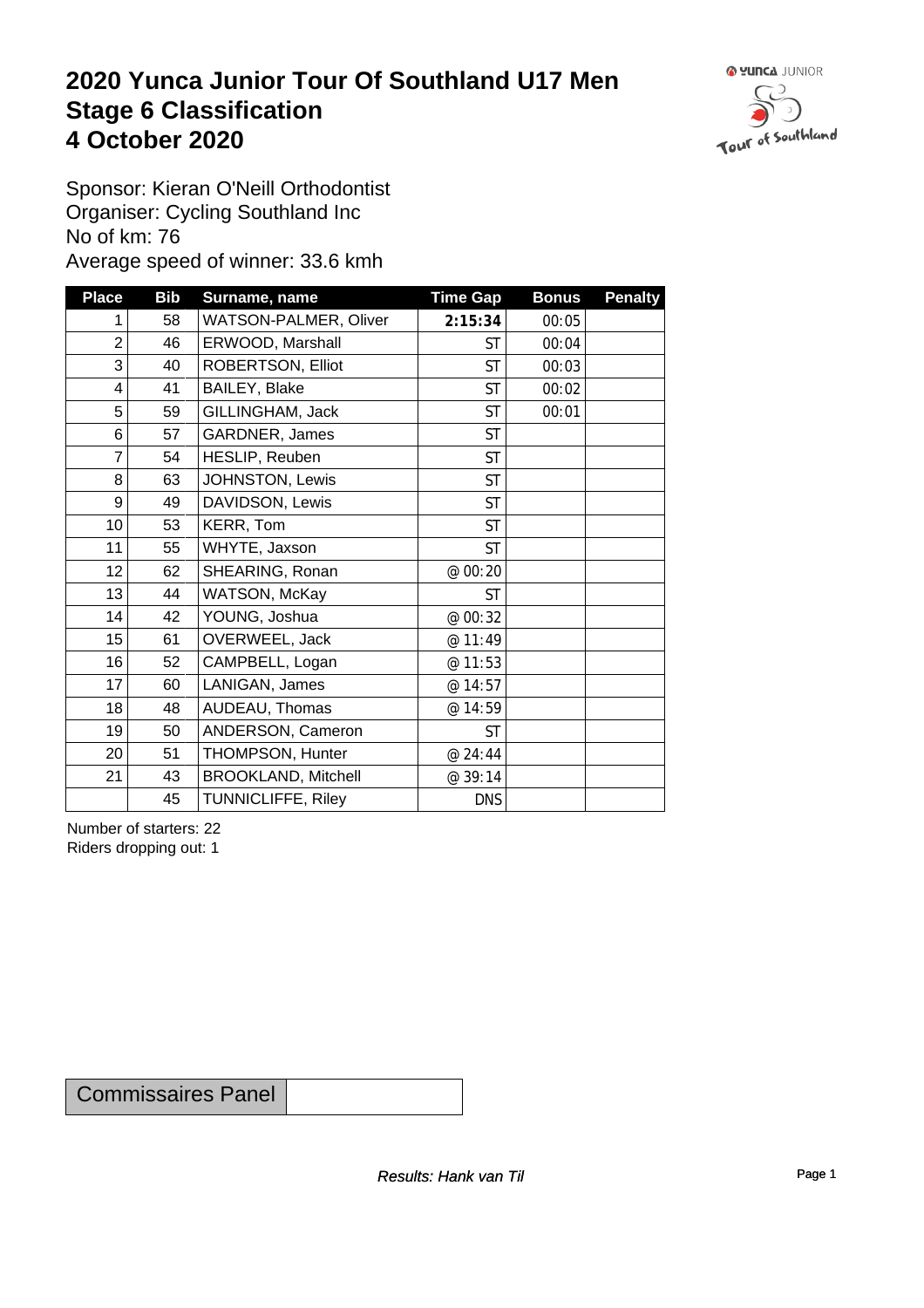## **2020 Yunca Junior Tour Of Southland U17 Men General Classification (Stage 6)**<br>
4 October 2020 **4 October 2020**



Organiser: Cycling Southland Inc

| <b>Place</b> | <b>Bib</b> | Surname, name              | <b>Time Gap</b> |
|--------------|------------|----------------------------|-----------------|
|              | 55         | WHYTE, Jaxson              | 5:43:31         |
| 2            | 58         | WATSON-PALMER, Oliver      | @ 00:25         |
| 3            | 40         | ROBERTSON, Elliot          | @ 00:26         |
| 4            | 57         | GARDNER, James             | ST              |
| 5            | 46         | ERWOOD, Marshall           | @ 00:27         |
| 6            | 41         | BAILEY, Blake              | @ 00:28         |
| 7            | 59         | GILLINGHAM, Jack           | @ 00:29         |
| 8            | 44         | WATSON, McKay              | @ 03:56         |
| 9            | 54         | HESLIP, Reuben             | @ 04:10         |
| 10           | 49         | DAVIDSON, Lewis            | @ 06:16         |
| 11           | 62         | SHEARING, Ronan            | @ 14:34         |
| 12           | 53         | KERR, Tom                  | @ 19:19         |
| 13           | 63         | JOHNSTON, Lewis            | @ 19:44         |
| 14           | 42         | YOUNG, Joshua              | @ 30:45         |
| 15           | 61         | OVERWEEL, Jack             | @ 41:06         |
| 16           | 52         | CAMPBELL, Logan            | @ 41:30         |
| 17           | 60         | LANIGAN, James             | @ 48:09         |
| 18           | 51         | THOMPSON, Hunter           | @ 1:05:44       |
| 19           | 50         | ANDERSON, Cameron          | @ 1:11:47       |
| 20           | 48         | AUDEAU, Thomas             | @ 1:39:19       |
| 21           | 43         | <b>BROOKLAND, Mitchell</b> | @1:53:51        |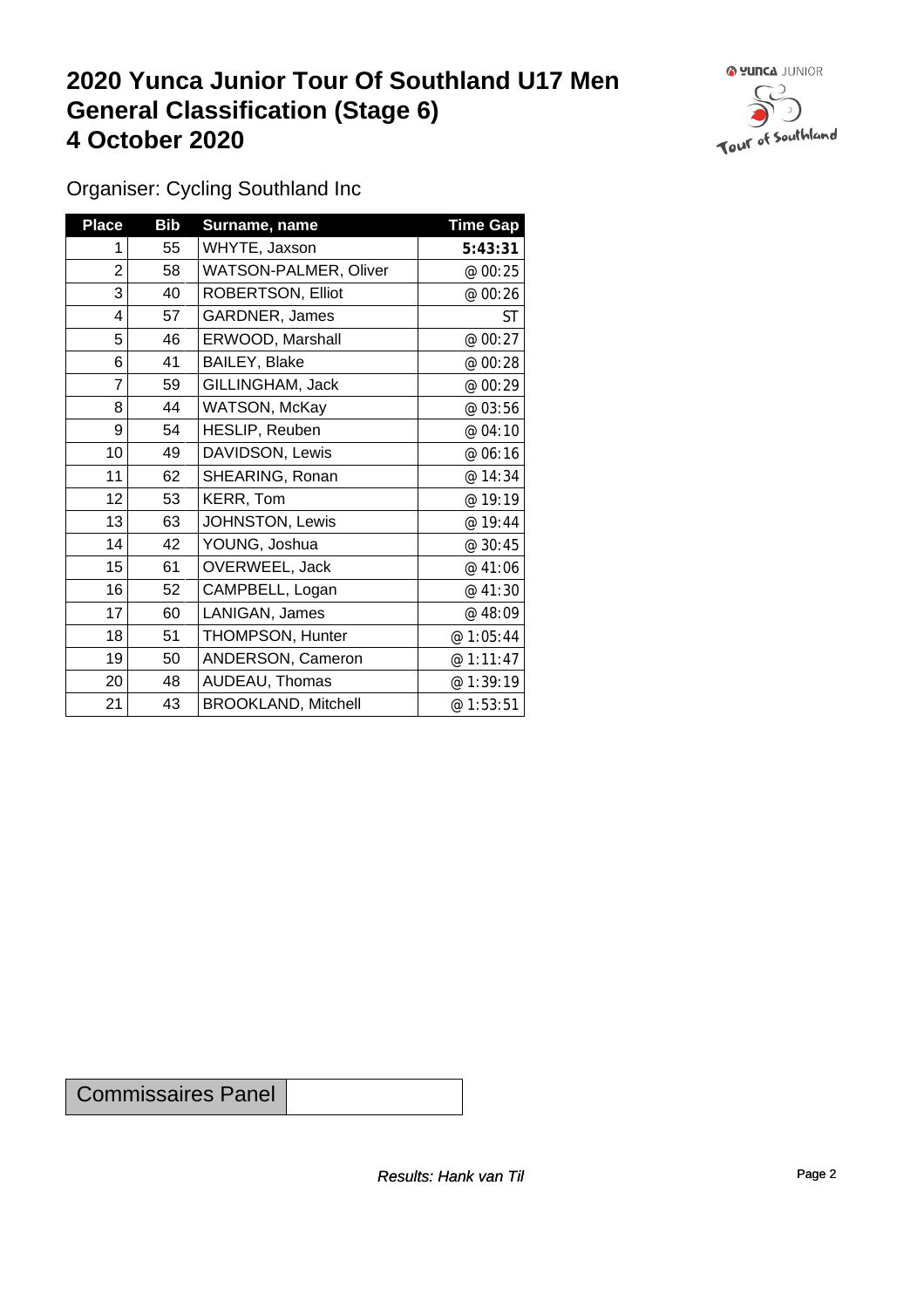## **2020 Yunca Junior Tour Of Southland U17 Men Sprint Classification (Stage 6) 4 October 2020**



Organiser: Cycling Southland Inc

| <b>Place</b> | Bib | Surname, name         | <b>Points</b> |
|--------------|-----|-----------------------|---------------|
|              | 58  | WATSON-PALMER, Oliver | 14            |
| າ            | 46  | ERWOOD, Marshall      |               |
| 3            | 62  | SHEARING, Ronan       |               |
|              | 57  | <b>GARDNER, James</b> |               |
| 5            | 54  | HESLIP, Reuben        | ⌒             |
| 6            | 55  | WHYTE, Jaxson         |               |
|              | 44  | WATSON, McKay         |               |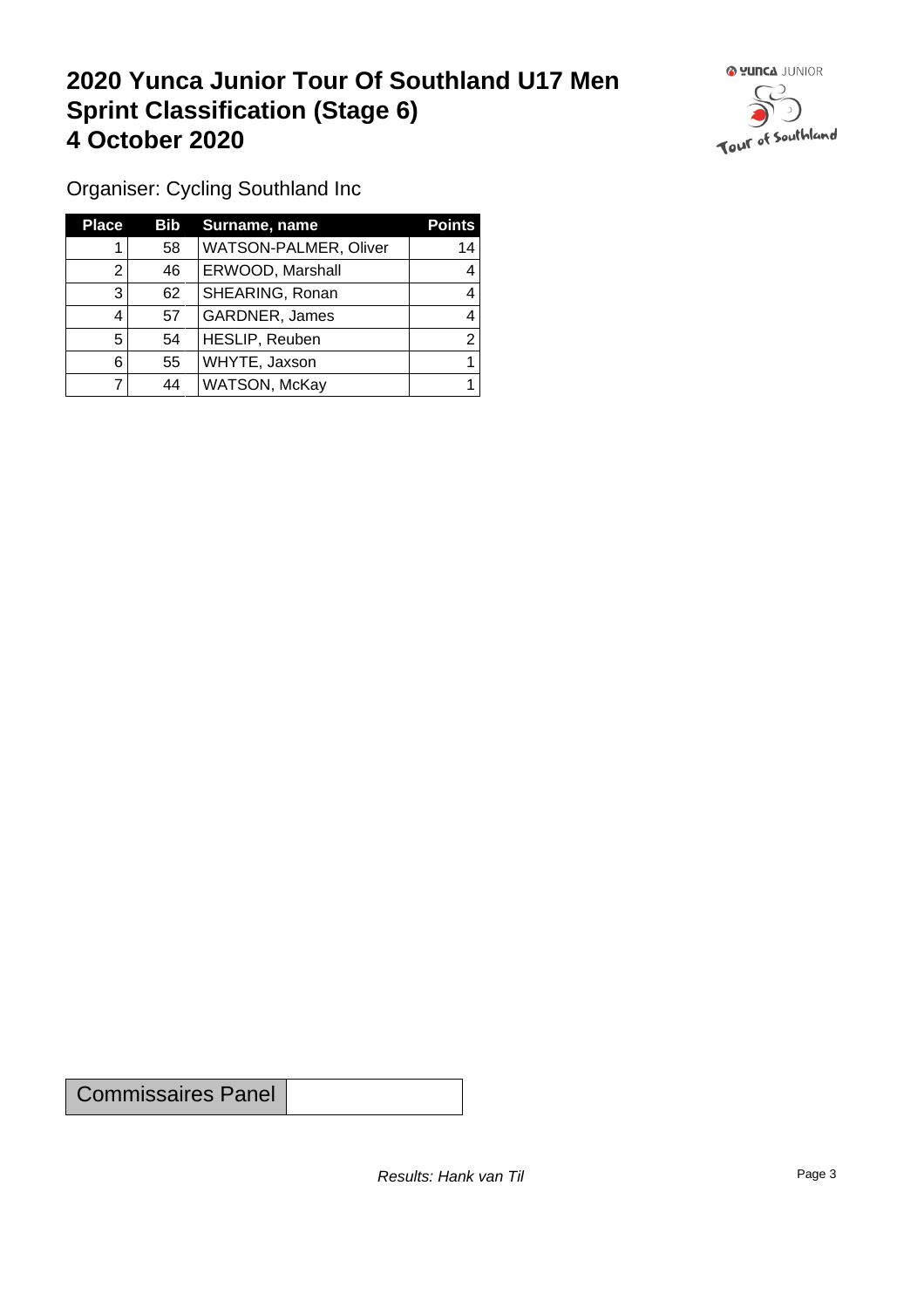## **2020 Yunca Junior Tour Of Southland U17 Men KOM Classification (Stage 6) 4 October 2020**



Organiser: Cycling Southland Inc

| <b>Place</b> | Bib | Surname, name         | <b>Points</b> |
|--------------|-----|-----------------------|---------------|
|              | 58  | WATSON-PALMER, Oliver | 8             |
| 2            | 55  | WHYTE, Jaxson         | 6             |
| 3            | 57  | GARDNER, James        | 4             |
| 4            | 46  | ERWOOD, Marshall      | 3             |
| 5            | 59  | GILLINGHAM, Jack      | 2             |
| 6            | 62  | SHEARING, Ronan       | 2             |
|              | 40  | ROBERTSON, Elliot     |               |
| 8            | 44  | WATSON, McKay         |               |